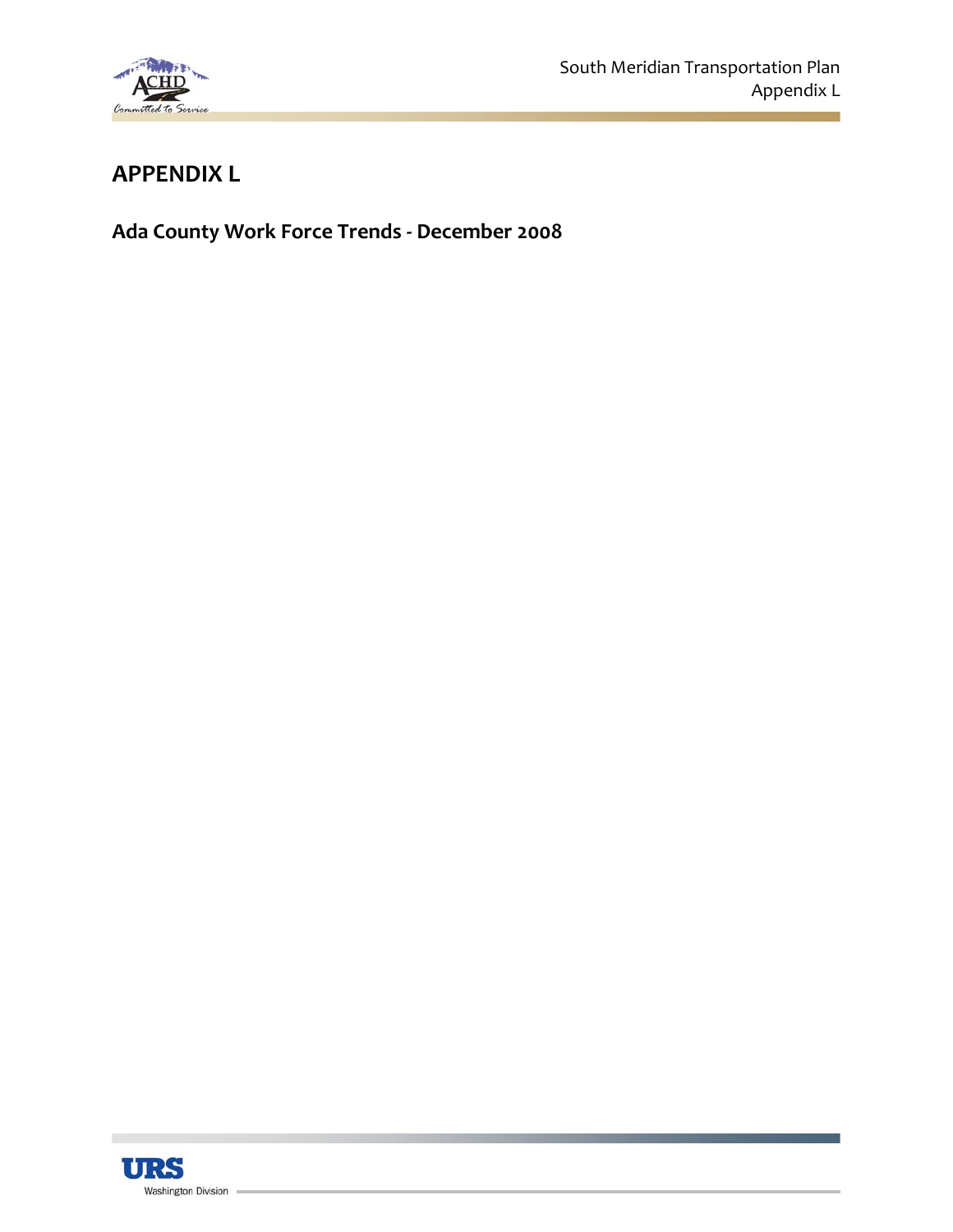

*December 2008*

### **Population**

Ada County is Idaho's largest urban and regional center of government, industry, and education. Ada County is the most populous county in Idaho at 373,406 residents, over twice the size of the next largest county, Canyon. It ranks 31<sup>st</sup> among Idaho's 44 counties in total area, and nearly 29.1 percent of the county is federally owned. The population has been rapidly growing over the past decade adding 99,081 residents since 1997. This figures to an astounding 36.1 percent growth rate for the decade 1997 to 2007, well above the state's growth rate of 22.0 percent over the same period. Ada County's low unemployment rate, outdoor lifestyle, and relatively mild climate, continue to attract an increasing and diverse number of people from around Idaho as well as from out of state.

### **Labor Force & Employment**

The Ada County *Civilian Labor Force* continued to grow during 2007 albeit by a slower pace. Between the years 1997 to 2007 the labor force increased by 26.2 percent, down from 1996 to 2006's growth rate of 30.0 percent. During 2006 Ada County added 8,545 people to the labor force while in 2007 3,967 people joined the county's labor force. A slowing economy nationally, a weak manufacturing sector and a construction industry that has slowed down as well are the driving factors behind the slowing labor force growth. Despite the slowdown, the unemployment rate remained well below the 4.0 percent level commonly viewed as full employment coming in at 2.3 percent, two-tenths of a percent lower than 2006's rate.

 As the labor force continues to grow so have *Nonfarm Payroll Jobs.* The last year however has been a little rough for the goods producing industries in Ada County which is where wealth is created by bringing in money from outside the area in terms of exports or outside investment in construction projects.

| <b>Labor Force</b>                 | <b>Nov 2007</b> | <b>Nov 2008</b> |
|------------------------------------|-----------------|-----------------|
| <b>Civilian Labor Force</b>        | 199,197         | 196,220         |
| <b>Total Employment</b>            | 194,650         | 186,184         |
| <b>Unemployed</b>                  | 4.547           | 10,036          |
| % of Labor Force Unemployed        | 2.3             | 5.1             |
| <b>State of Idaho % Unemployed</b> | 2.7             | 5.8             |
| U.S. % Unemployed                  | 4.7             | 6.7             |



### $0.0$ 1.0 2.0 3.0 4.0 5.0 6.0 7.0 1997 1998 1999 2000 2001 2002 2003 2004 2005 2006 2007 **Unemployment Rates** → Ada County –■ State of Idaho –▲ United States

mentioned briefly before, manufacturing is not doing well in Ada County with the exception of metals manufacturing as Micron Technology the state's largest private employer had a reduction in force of about 1,100 workers during summer of 2007. Consequently the number of manufacturing jobs in Ada County has dropped to below the number of jobs in 1997. In addition, construction slowed down as well over the summer posting a loss of just under 340 jobs although still well above the level of construction jobs in 1997. The best performing industries in 2007 were in the service sector as retail trade continued adding jobs as more big box retailers continued to open and call centers continue to hire as both new and existing centers open and expand.

| <b>Labor Force</b>          | 1997             | 1998             | 1999  | 2000             | 2001  | 2002                                                                                              | 2003  | 2004  | 2005             | 2006  | 2007  |
|-----------------------------|------------------|------------------|-------|------------------|-------|---------------------------------------------------------------------------------------------------|-------|-------|------------------|-------|-------|
| <b>Civilian Labor Force</b> | 155.647          |                  |       |                  |       | 162,809   166,544   170,639   175,774   175,436   176,876   178,515   185,519   192,322   196,663 |       |       |                  |       |       |
| Unemployment                | 4.678            | 5.212            | 5.135 | 5.703            | 6.488 | 8.102                                                                                             | 8.091 | 6.877 | 5.919            | 4.710 | 4,592 |
| % of Labor Force Unemployed | 3.0 <sub>1</sub> | 3.2 <sub>1</sub> | 3.1   | 3.3 <sup>°</sup> | 3.7   | 4.6                                                                                               | 4.6   | 3.9   | 3.2 <sub>1</sub> | 2.4   | 2.3   |
| <b>Employment</b>           | 150.969          |                  |       |                  |       | 157,597 161,409 164,936 169,286 167,334 168,786 171,639 179,600 187,612 192,071                   |       |       |                  |       |       |

*Prepared by John Panter, Regional Economist, Idaho Department of Labor • 205 E. Watertower Lane, Meridian, Idaho 83642 Phone: (208) 364-7785, ext. 3599 • e-mail: john.panter@labor.idaho.gov • Labor Market Information Web site: lmi.idaho.gov*

# **Work Force Trends**